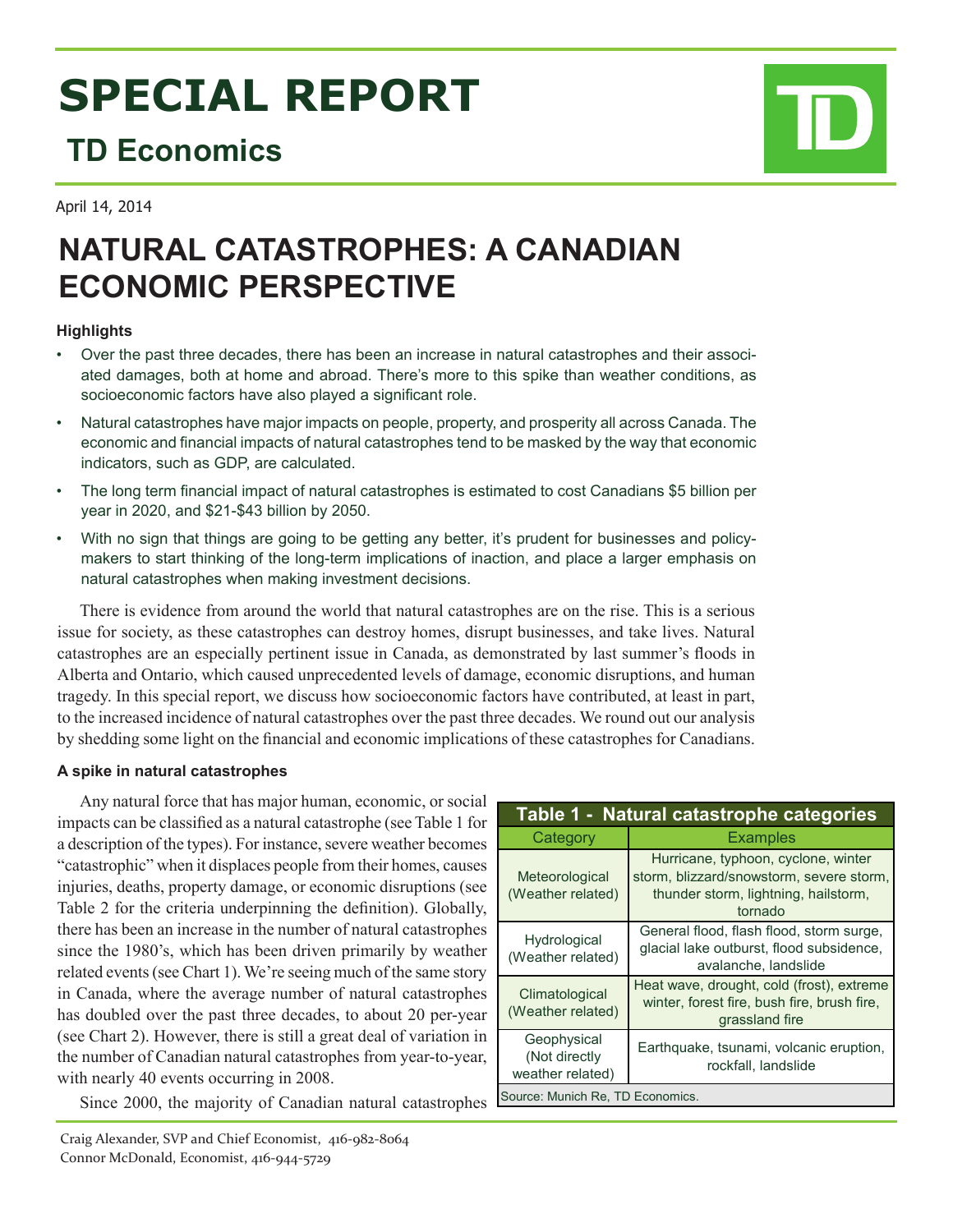| Table 2 - Criteria for natural catastrophe classification                                                             |                                   |                                  |                                   |  |  |  |  |
|-----------------------------------------------------------------------------------------------------------------------|-----------------------------------|----------------------------------|-----------------------------------|--|--|--|--|
|                                                                                                                       | <b>Canadian Disaster Database</b> | <b>Munich Re</b>                 | <b>UN ISDR</b>                    |  |  |  |  |
| Type of impact                                                                                                        | One + of the following            | One + of the following           | One + of the following            |  |  |  |  |
| Human                                                                                                                 | 10+ deaths; 100+ affected         | 2,000+ deaths; 200,000+ homeless | 10+ deaths; 100+ affected         |  |  |  |  |
| Social                                                                                                                | Cannot recover without aid        |                                  | State of emergency declared       |  |  |  |  |
| Economic                                                                                                              | International assistance required | Dependent on international aid   | International assistance required |  |  |  |  |
| Damages                                                                                                               |                                   | > US\$60 Million                 |                                   |  |  |  |  |
| Source: Canadian Disaster Database; Munich Re; United Nations International Strategy for Disaster Reduction Database. |                                   |                                  |                                   |  |  |  |  |

have taken place in the western provinces (see Chart 3), yet the most costly catastrophes have been concentrated in Alberta and Ontario (see Table 3). Similar to the global trend, Canadian natural catastrophes are driven by weather related phenomena, like heavy rains, winds, ice storms, and floods. There is some evidence that severe weather is becoming more common in Canada, with storms that used to occur once every forty years now occurring once every six, in some regions of the country<sup>1</sup>. Changes in weather patterns are not fully responsible for the increased incidence of natural catastrophes in Canada, as socioeconomic factors have also played a significant role.

Population growth and urbanization have increased the density of cities. Relative to the 1980's, the number of people living in urban settings has increased drastically – about 215 million in the world's more developed regions, and about 10 million in Canada (see Chart 1 and Chart 4). Consequently, weather need not be more severe to impact a larger number of people. Moreover, a large portion of major urban cities are located in areas which are prone to certain types of catastrophes. In Canada, for example, cities near river mouths or coasts like Vancouver, Montréal, and 80% of the Nova Scotia, New Brunswick, and Prince Edward Island coastlines, are particularly susceptible to storms and flooding. Inland locations are prone to a different set of natural catastrophes that can be equally as dangerous. For instance, dryness has made the Prairie region particularly susceptible to wildfires and droughts, especially in the summer months. It's only natural that these events would affect a greater number of people as these cities become more densely populated, and thus cause the number of recorded natural catastrophes to increase – even if our weather patterns remained unchanged.

Industrial make-up may have also contributed to the increase of natural catastrophes in developed countries. As an economy matures, it typically relies upon the service sector for a greater portion of productivity. Service-based industries tend to require less space per-person, and are

usually concentrated within offices in major cities. As a result, events that hit major cities have a greater chance of causing large economic distortions – think of the economic ramifications of the severe cold snap that hit Toronto last December. The freeze caused large scale power outages, shut down businesses, and delayed air travel in and out of the city. Since Toronto's Pearson airport acts as a hub for many domestic and international flights, the economic impacts of this storm were also felt by other provinces and industries.

In the short-term, these disruptions can create an additional drag on national metrics (like GDP), and exacerbate the overall economic impacts, potentially leading to more events being classified as catastrophic.

The effect per-capita income has on the incidence of natural catastrophes is ambiguous. Wealthier populations have more resources available for managing and preventing damage, which usually means lower mortality rates and less damage to property. However, it is incorrect to assume that higher per-capita income protects against losses. Wealthier populations also tend to have more valuable possessions, so the damages that do occur come with a higher price tag. Moreover, studies have shown that the mortality rates

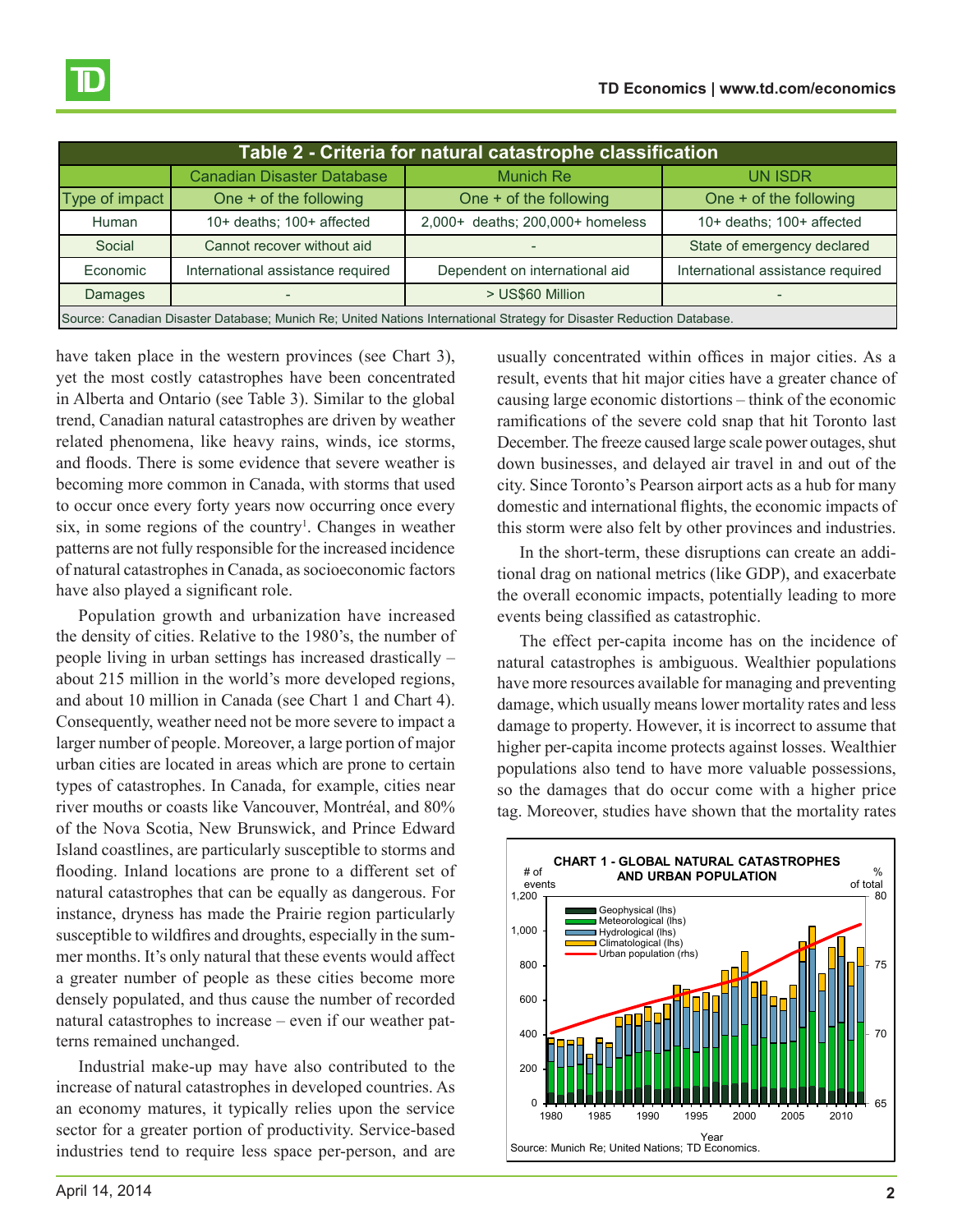



for some natural catastrophes (landslides, windstorms and floods) rise with per-capita income up to a point, and then fall with further increases. The logic is that as individuals become wealthier they move toward more attractive areas, such as coastal regions and river mouths, which are prone to more natural catastrophes. This makes sense, given that those natural catastrophes which are not correlated with human migration, such as earthquakes and heat waves, do not follow the same pattern.

#### **The economic and financial impacts of natural catastrophes**

Natural catastrophes have major impacts on people, property, and prosperity all across Canada. The economic disruptions caused by these events often create a ripple effect, indirectly impacting other industries and provinces. No Canadian city or industry is immune to these impacts and it is, therefore, important to be aware of the immediate and long-run economic and financial implications of these events.

### *Economic impacts*

In the short-term, natural catastrophes tend to follow a similar pattern of economic disruption. The immediate damages create a drag on output, spending, and labour hours. Immediately following the event, reconstruction efforts offset these losses and, often somewhat paradoxically, provide a net boost to economic growth<sup>2</sup>. We witnessed this pattern following the Alberta floods this past summer. Although the floods caused an approximate \$500 million loss<sup>3</sup> in labour hours, the reconstruction efforts that followed likely had a net increase on Alberta's forecasted growth (+0.2% to GDP

in 2013 and  $+0.4\%$  to GDP in 2014)<sup>4</sup>.

The immediate increases registered in gross domestic product following a natural catastrophe partially reflect the way GDP is calculated, and do not imply that catastrophes are "good for the economy." GDP is a measure of economic output in a given location over a period of time – it is not a measure of well-being, nor does it account for the destruction of infrastructure, or more importantly, human tragedy. Increases in GDP following a catastrophe need to be taken in context: they are short-term, and as time passes, the economy reverts back to "business as usual."

In the long-term, economic indicators tend to mask the impact natural catastrophes have on the economy. Returning to the example of Alberta this past summer, flooding caused approximately \$2 billion worth of damage to infrastructure, four deaths, and 100,000 people to be displaced from their homes and workplaces within the region – the impact of which is not fully apparent in GDP figures. Short-term increases in GDP following the reconstruction efforts are partially offset with matching long-term costs to treasury and private sector balance sheets. That is to say, nobody is "better off" as a result of the floods, in terms of personal wellness or long-term economic well-being. In short, the immense infrastructure damages and human tragedies caused by natural catastrophes have a devastating impact that popular economic accounts tend to overlook.

#### *Financial impacts*

Focusing in on the short-term financial implications, most natural catastrophes impact individual businesses, but do not appear to adversely impact financial markets<sup>5</sup>. The likely explanation for this is that investors feel impacts will

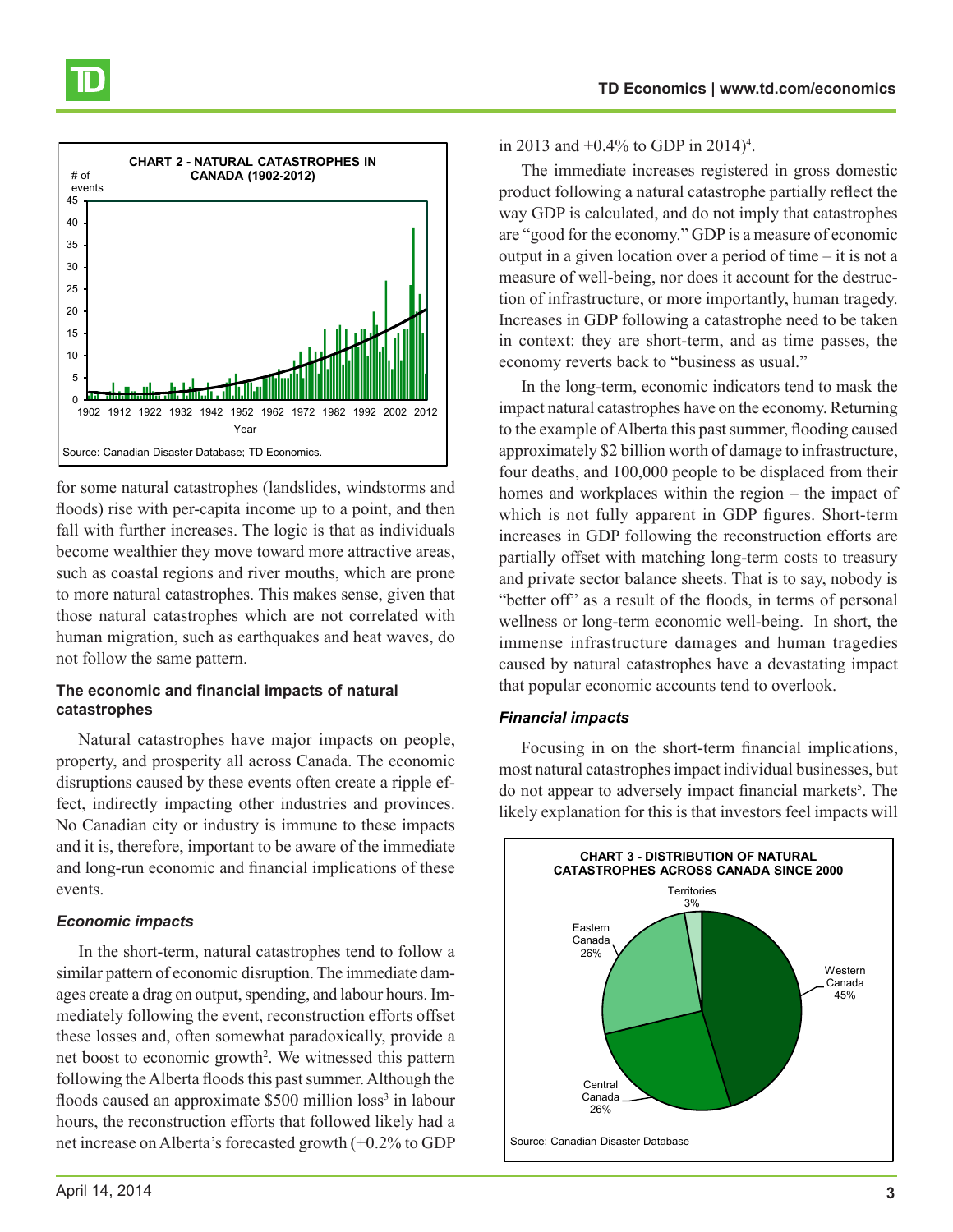| Table 3 - Top 10 largest Canadian natural catastrophes since 2000             |                  |                         |                       |                                |  |  |
|-------------------------------------------------------------------------------|------------------|-------------------------|-----------------------|--------------------------------|--|--|
| Year                                                                          | Date             | Location                | Type of catastrophe   | Infrastructure damage (\$ mil) |  |  |
| 2013                                                                          | June 19-24       | Southern Alberta        | Flooding              | \$1,743                        |  |  |
| 2013                                                                          | July 8-9         | Toronto, Ontario        | Flooding              | \$944                          |  |  |
| 2011                                                                          | May 14 - 17      | Slave Lake, Alberta     | Wild fire             | \$742                          |  |  |
| 2005                                                                          | August 19        | Southern Ontario        | Wind/rainstorm        | \$625                          |  |  |
| 2010                                                                          | July 12-13       | Southern Alberta        | Wind/thunderstorm     | \$530                          |  |  |
| 2012                                                                          | August 12        | Alberta                 | Flooding, hail, winds | \$530                          |  |  |
| 2009                                                                          | July 24-28       | Ontario                 | Heavy rains           | \$376                          |  |  |
| 2005                                                                          | June 6-8 & 17-19 | Alberta                 | Flooding              | \$300                          |  |  |
| 2009                                                                          | July 11-13       | Ontario and Quebec      | Heavy rains           | \$228                          |  |  |
| 2003                                                                          | Summer months    | <b>British Columbia</b> | Wild fire             | \$200                          |  |  |
| Source: Canadian Disaster Database; Insurance Bureau of Canada; TD Economics. |                  |                         |                       |                                |  |  |

be short-lived, and government disaster assistance, along with injections of insurance capital, will dampen the impact on businesses. Only in the most extreme catastrophes - ones where major amounts of infrastructure are destroyed - have financial markets exhibited a significant and lasting adverse reaction. The 2011 earthquake and tsunami in Japan is an example of this. The catastrophe had such a devastating impact on Japan's population and infrastructure that financial markets tumbled sharply during the event. However, catastrophes of this magnitude tend to be rare.

Over the long-term, natural catastrophes have significant financial implications. As events occur more frequently, infrastructure damages will put a major strain on the pocketbooks and productivity of governments, firms, and households alike. If no efforts are made to upgrade infrastructure to withstand harsh conditions, natural catastrophes could cost Canadians dearly – an estimated \$5 billion per-year in 2020 and \$21-\$43 billion by 2050<sup>6</sup>, in infrastructure damages, healthcare costs, reduced performance of Canadian industry, and lost labour hours. However, some of these



costs can be mitigated by upgrading infrastructure to be prepared for these events. Some estimates claim that every dollar invested in adaptation now, will yield anywhere from \$9-\$38 worth of avoided damages in the future<sup>6</sup>.

#### **Bottom line**

Globally, there has been an increase in the number of natural catastrophes over the past three decades. We're seeing a similar trend in Canada, where severe weather that used to occur once every forty years is now occurring once every six, in some regions of the country. This has serious ramifications for Canadians that popular economic indicators, like GDP, do not capture.

Regardless of the cause, it's clear that natural catastrophes are a major issue for Canada. With no sign that things are going to be getting any better, it's prudent for businesses and policy-makers to start thinking of the long term-implications, and place a larger emphasis on catastrophes when making investment decisions. Businesses need to identify how these events impact their bottom line and adjust longterm financial plans accordingly. Governments need to take a close look at their inventory of infrastructure to identify vulnerabilities and areas where proactive adaptation can prevent future damages, loss of life, or economic disruptions. Awareness and preparation is the first step toward ensuring the safety of people, property, and prosperity for Canada's future.

> *Craig Alexander SVP and Chief Economist 416-982-8064*

> > *Connor McDonald Economist 416-944-5729*